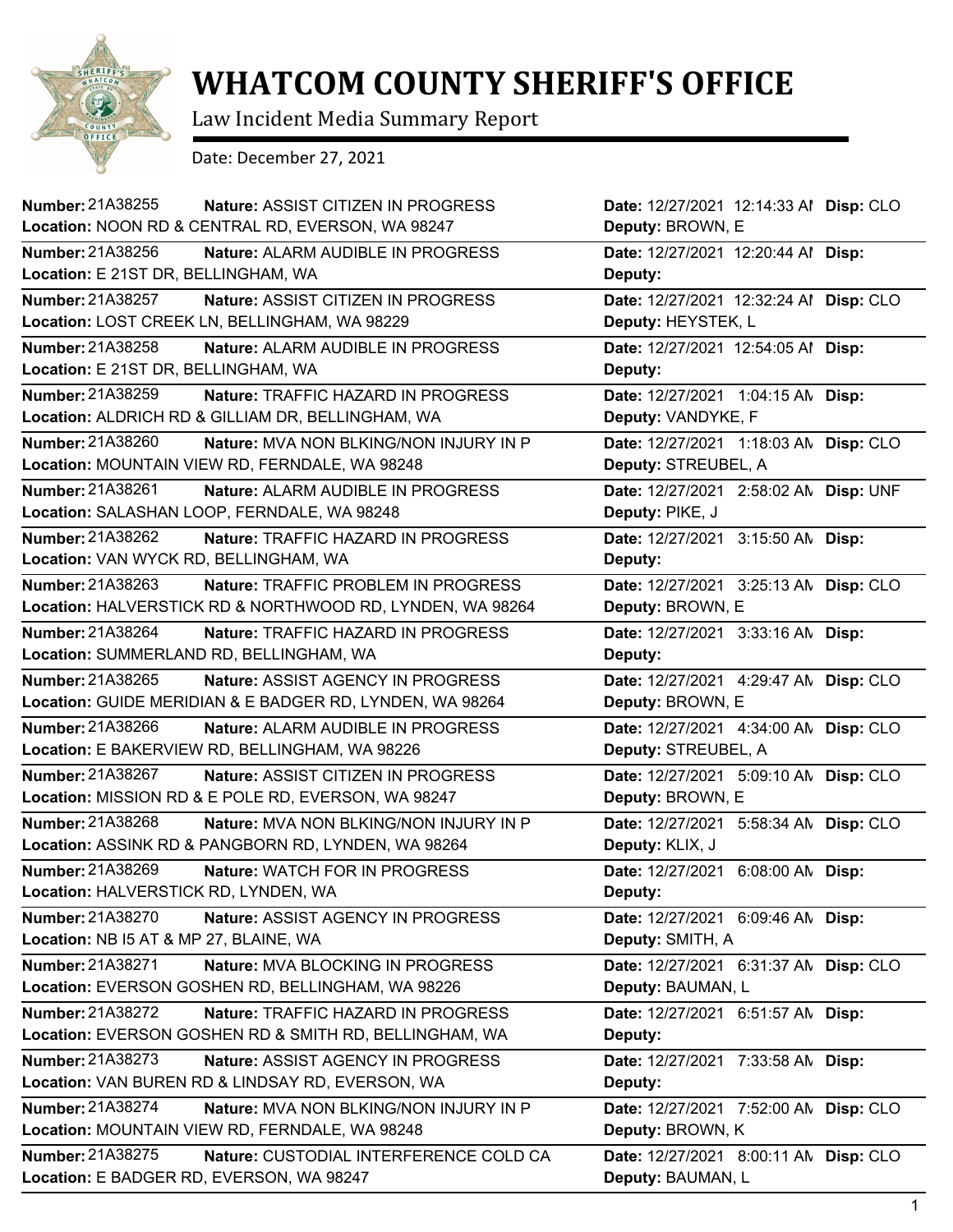| <b>Number: 21A38276</b><br>Nature: SECURITY CHECK IN PROGRESS                         | Date: 12/27/2021 8:07:15 AN Disp:      |
|---------------------------------------------------------------------------------------|----------------------------------------|
| Location: ARNIE RD, CUSTER, WA                                                        | Deputy: SMITH, A                       |
| Number: 21A38277<br>Nature: SUICIDAL SUBJECT IN PROGRESS                              | Date: 12/27/2021 8:30:26 AN Disp: CLO  |
| Location: RATHBONE RD, FERNDALE, WA 98248                                             | Deputy: SMITH, A                       |
| Number: 21A38278<br>Nature: TRAFFIC SIGNAL/SIGN IN PROGRES                            | Date: 12/27/2021 9:18:11 AN Disp:      |
| Location: ENTERPRISE RD & GRANDVIEW RD, FERNDALE, WA                                  | Deputy:                                |
| Number: 21A38279<br>Nature: TRAFFIC HAZARD IN PROGRESS                                | Date: 12/27/2021 9:23:27 AN Disp: CLO  |
| Location: MARINE DR & CLIFFSIDE DR, BELLINGHAM, WA 98225                              | Deputy: BROWN, K                       |
| Number: 21A38280<br>Nature: TRAFFIC HAZARD IN PROGRESS                                | Date: 12/27/2021 9:30:33 AN Disp:      |
| Location: E POLE RD, EVERSON, WA                                                      | Deputy:                                |
| Number: 21A38281<br>Nature: TRAFFIC HAZARD IN PROGRESS                                | Date: 12/27/2021 9:32:58 AN Disp: CLO  |
| Location: GILMORE RD, EVERSON, WA 98247                                               | Deputy: BAUMAN, L                      |
| Number: 21A38282<br>Nature: TRAFFIC HAZARD IN PROGRESS                                | Date: 12/27/2021 9:40:35 AN Disp: CLO  |
| Location: E POLE RD, EVERSON, WA 98247                                                | Deputy: BAUMAN, L                      |
| Number: 21A38283<br>Nature: ANIMAL PROBLEM IN PROGRESS                                | Date: 12/27/2021 9:55:01 AN Disp: CLO  |
| Location: SAMISH WAY, BELLINGHAM, WA 98229                                            | Deputy: MELLEMA, S                     |
| Number: 21A38284<br>Nature: MVA NON BLKING/NON INJURY IN P                            | Date: 12/27/2021 10:54:18 Al Disp:     |
| Location: KICKERVILLE RD & LOOMIS TRAIL RD, BLAINE, WA                                | Deputy: JONES, D                       |
| Number: 21A38285<br><b>Nature: MVA NON BLKING/NON INJURY IN P</b>                     | Date: 12/27/2021 10:54:50 Al Disp:     |
| Location: LOOMIS TRAIL RD & KICKERVILLE RD, BLAINE, WA                                | Deputy:                                |
| Number: 21A38286<br>Nature: WELFARE CHECK IN PROGRESS                                 | Date: 12/27/2021 11:21:46 Al Disp:     |
| Location: BROWN RD, FERNDALE, WA                                                      | Deputy: SMITH, A                       |
| Number: 21A38287<br>Nature: ALARM AUDIBLE IN PROGRESS                                 | Date: 12/27/2021 11:30:02 Al Disp:     |
| Location: HANNEGAN RD, BELLINGHAM, WA                                                 | Deputy:                                |
| Number: 21A38288<br>Nature: WELFARE CHECK IN PROGRESS                                 | Date: 12/27/2021 11:46:55 Al Disp: CLO |
| Location: MARINE DR, BELLINGHAM, WA 98225                                             | Deputy: BROWN, K                       |
| Number: 21A38289<br>Nature: TRAFFIC HAZARD IN PROGRESS                                | Date: 12/27/2021 12:04:51 PI Disp: CLO |
| Location: HANNEGAN RD & E 54TH TER, BELLINGHAM, WA 98226                              | Deputy: MELLEMA, S                     |
| Number: 21A38290<br>Nature: THEFT COLD CALL                                           | Date: 12/27/2021 11:50:33 Al Disp: CLO |
| Location: HOLLYWOOD AVE, BELLINGHAM, WA 98225                                         | Deputy: BOYD, M                        |
| Number: 21A38291<br>Nature: HAZARD IN PROGRESS                                        | Date: 12/27/2021 12:49:23 PI Disp:     |
| Location: LOCUST AV, BELLINGHAM, WA                                                   | Deputy:                                |
| Number: 21A38293<br>Nature: PARKING PROBLEM IN PROGRESS                               | Date: 12/27/2021 12:54:18 PI Disp: CLO |
| Location: KING MOUNTAIN RD, BELLINGHAM, WA 98226                                      | Deputy: MELLEMA, S                     |
| Number: 21A38294<br>Nature: TRAFFIC HAZARD IN PROGRESS                                | Date: 12/27/2021 1:14:35 PM Disp:      |
| Location: BLUE CANYON RD & PARK RD, SEDRO WOOLLEY, WA                                 | Deputy:                                |
| <b>Number: 21A38295</b><br>Nature: WATCH FOR IN PROGRESS                              | Date: 12/27/2021 1:34:47 PM Disp:      |
| Location: MARINE DR & WYNN RD, BELLINGHAM, WA                                         | Deputy:                                |
| Number: 21A38296<br>Nature: SERVE WARRANT IN PROGRESS                                 | Date: 12/27/2021 1:38:56 PM Disp: CAA  |
| Location: CANTERBURY LN, BELLINGHAM, WA 98225                                         | Deputy: SHELTON, D                     |
| Arrested: TEICH, AARON L.<br>Age: 33                                                  |                                        |
| <b>Offenses:</b> Cont Sub Involved (NO CRIME), Warrant, Obstructing, Resisting Arrest |                                        |
| Number: 21A38297<br>Nature: THEFT COLD CALL                                           | Date: 12/27/2021 1:07:56 PM Disp: CLO  |
| Location: BLAINE RD, BLAINE, WA 98230                                                 | Deputy: BOYD, M                        |
| Number: 21A38298<br>Nature: MENTAL IN PROGRESS                                        | Date: 12/27/2021 2:05:03 PM Disp:      |
| Location: ALDRICH RD, BELLINGHAM, WA                                                  | Deputy: SMITH, A                       |
| Number: 21A38299<br>Nature: SUSPICIOUS VEHICLE COLD CALL                              | Date: 12/27/2021 2:16:05 PM Disp:      |
|                                                                                       |                                        |